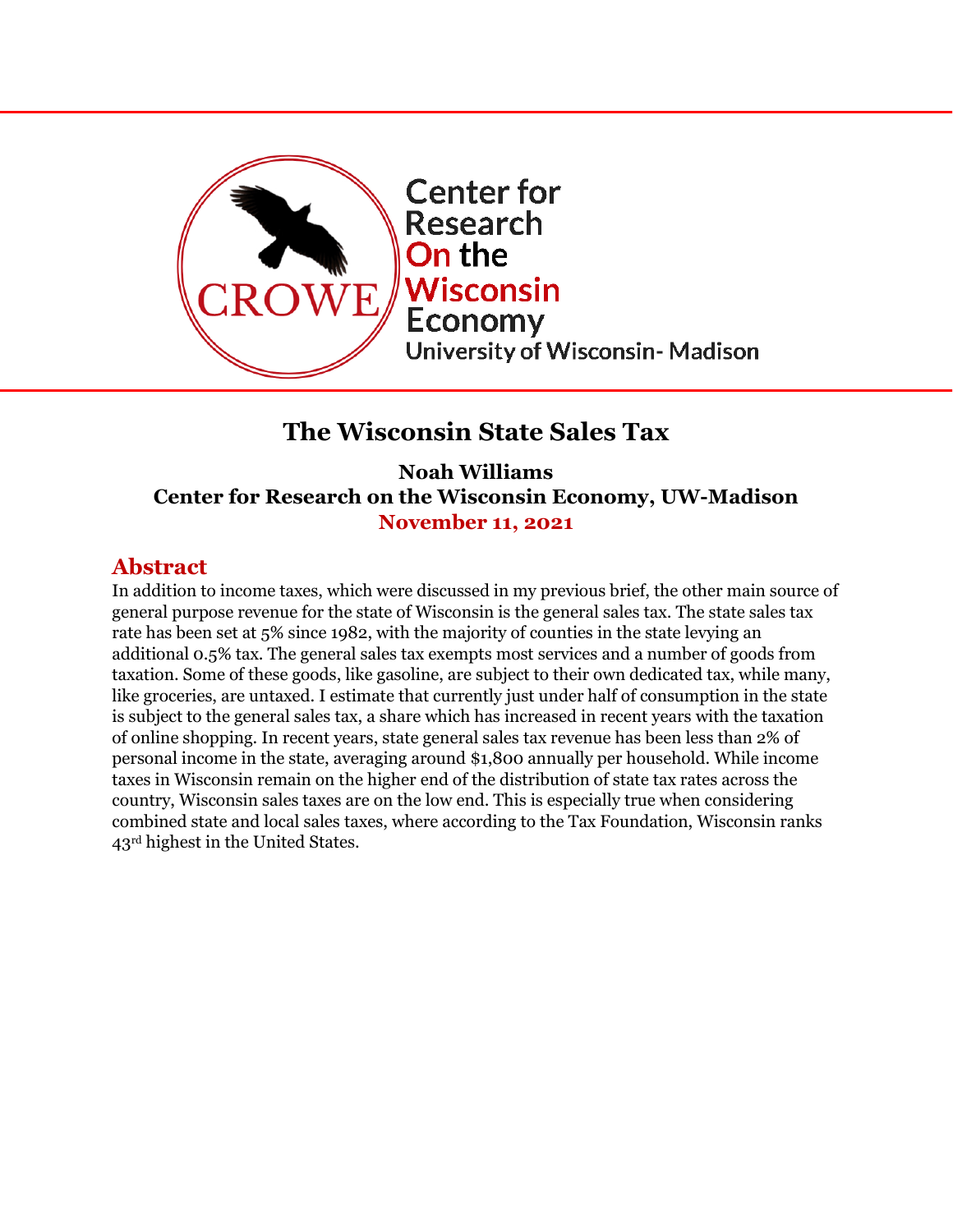#### **1. The Wisconsin Sales Tax**

While I focus on the Wisconsin general sales tax, the state also levies other selective sales taxes, including dedicated taxes on motor fuel, tobacco, alcoholic beverages, and public utilities, among others. Wisconsin introduced first introduced a "sales and use" tax in 1962 at a rate of 3%, but previously the state had employed other specific sales and gross receipts taxes. In 1969 the base of the sales tax was broadened to something close to the current system, and the current 5% tax rate was set in 1982. (Department of Revenue, 2021.)

The general sales tax exempts many categories of purchases. Services are generally exempt from the sales tax, except for a limited number of specified types. Other major exemptions from the general sales tax include (Department of Revenue, 2018):

- Food and food ingredients, except candy, soft drinks, dietary supplements, and prepared food.
- Motor fuels subject to excise taxes.
- Prescription drugs, corrective eye glasses, hearing aids, wheelchairs.
- Purchases by state, local, and federal governments and their agencies.
- Purchases by non-profit hospitals, schools, charitable organizations.
- Manufacturing raw materials.
- Machinery and equipment used exclusively and directly in manufacturing.
- Certain products used in the business of farming, such as seeds, fertilizer, and pesticides.
- Certain vehicles sold to common carriers, such as aircraft, trucks, and trailers.

While the sales tax applies to many business-to-business transactions, both the standard theory of tax incidence and empirical results from historical sales tax changes show that consumers bear the burden of sales taxes (see Poterba (1996), for example).



https://crowe.wisc.edu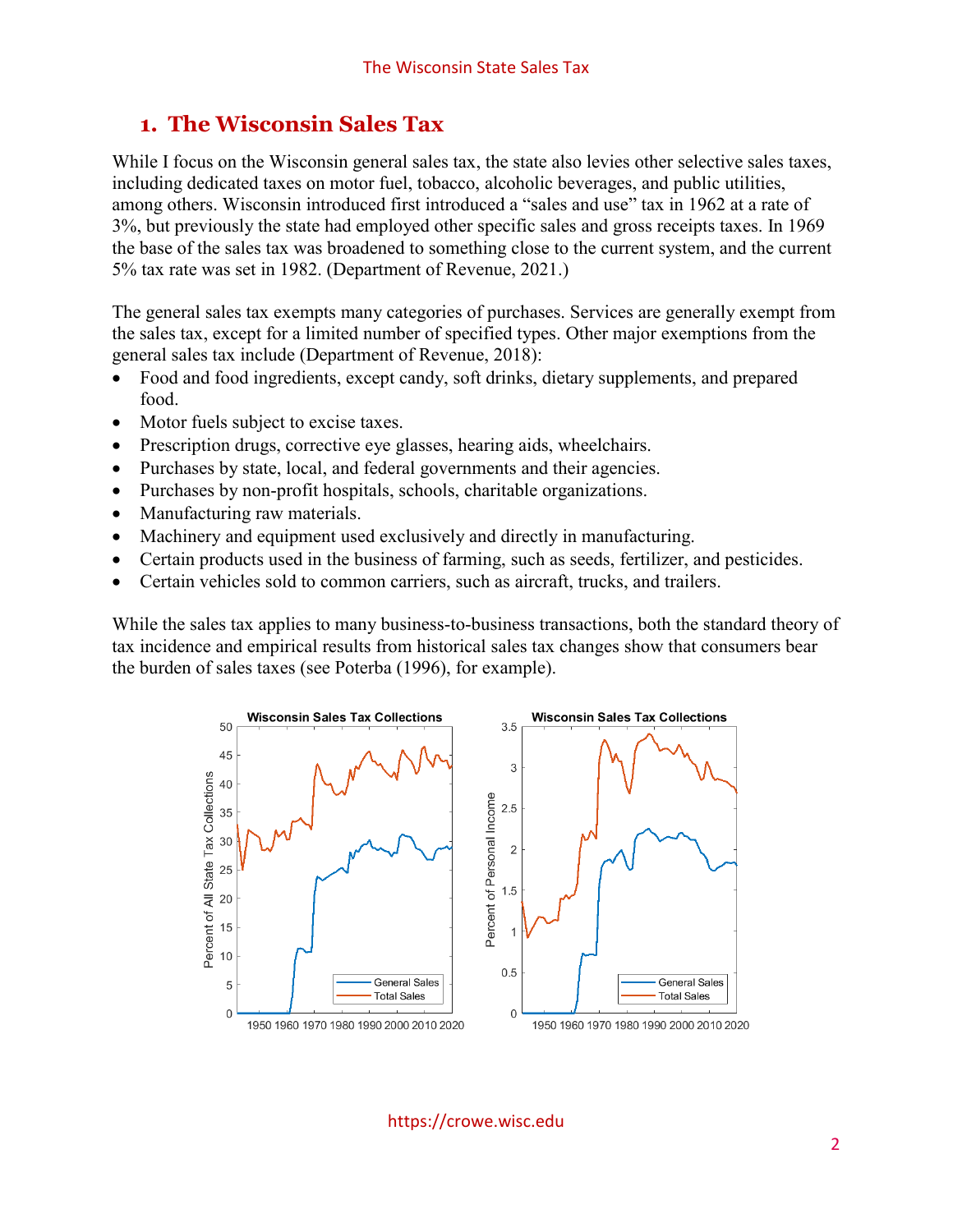Figure 1: Wisconsin sales tax collections as a percentage of all state tax collections (left panel) and as a percentage of total state personal income (right panel), including state general sales tax (blue) and total sales taxes (red), which include selective sales.

Figure 1 shows that since the increase of the sales tax rate to 5% in 1982, the general sales tax has accounted for roughly 30% of state tax revenue, while total sales taxes have amounted to about 45% of revenue. The right panel of the figure shows that the general sales tax has accounted for about 1.8% of total state personal income over the past decade, down from about 2.2% from the 1980s through the early 2000s.

Changes over time in sales tax revenue are driven both by shifts in consumption between taxable and exempt goods, as well as changes in overall consumption. The left panel of Figure 2 plots the Wisconsin sales tax base (sales tax revenue divided by 5%) as a percentage of state personal consumption expenditure. Here I make the standard incidence assumption that sales taxes levied on business purchases are passed on to Wisconsin consumers.[1](#page-2-0) The figure shows a large decline in the taxable share of consumption from 56% in 2000 to less than 43% in 2010. This was driven both by a shift from consumption of goods to consumption of services (which are generally exempt from the sale tax), as well as growth in online sales, which were largely untaxed prior to the Wayfair decision in 2018. Since 2010, the taxable share of consumption has increased, hitting nearly 49% in 2020 due to increased goods consumption during the pandemic.



Figure 2: Wisconsin general sales tax base as a percentage of personal consumption expenditure (left panel), and Wisconsin personal consumption percentage of total state personal income (right panel).

<span id="page-2-0"></span><sup>&</sup>lt;sup>1</sup> This calculation also implicitly assumes that all sales taxes in the state fall on domestic consumers, but some Wisconsin consumers make purchases out-of-state, and some out-of-state consumers pay sales Wisconsin sales tax when they make purchases in the state. I assume these net out.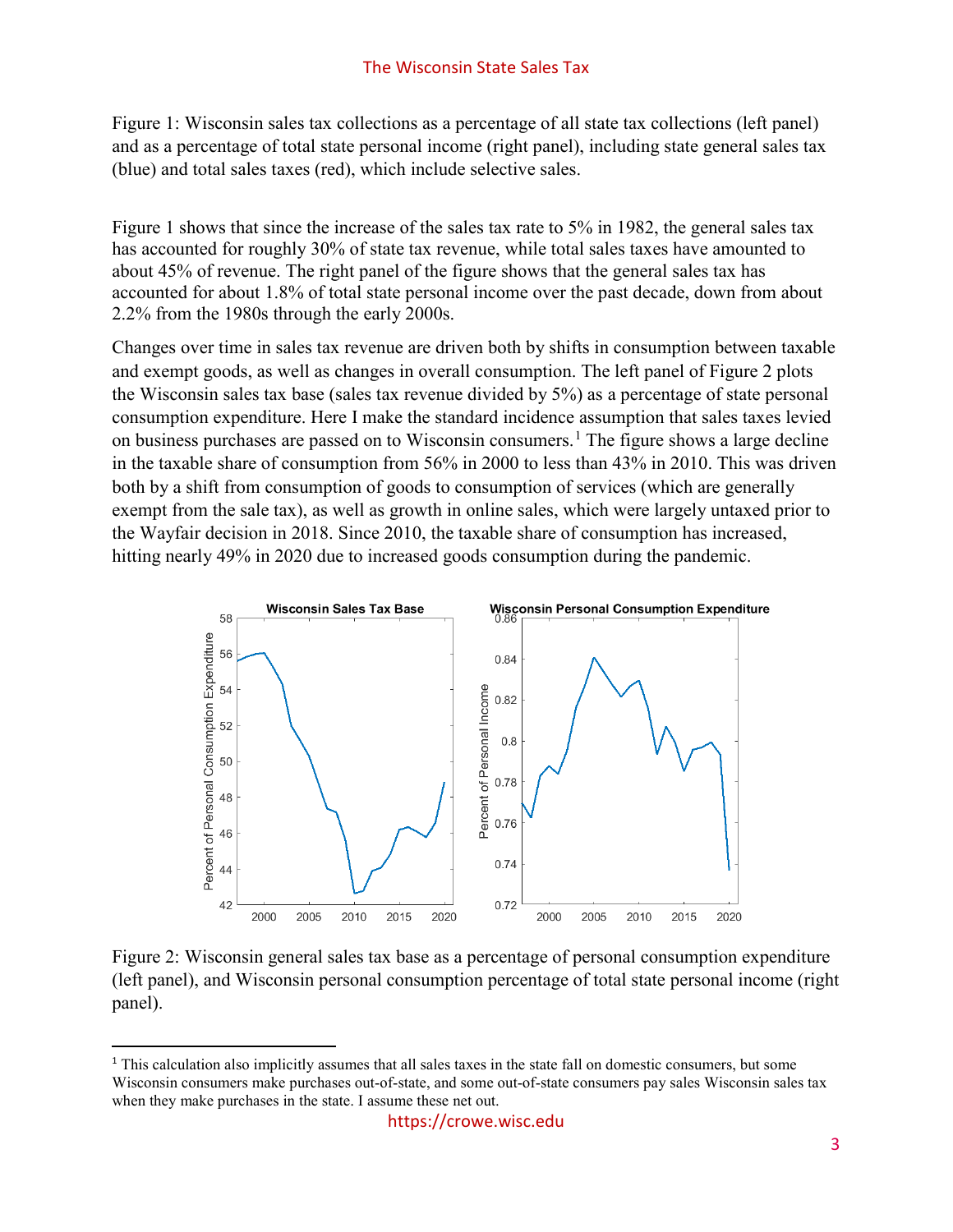The right panel of Figure 2 shows personal consumption expenditure as a percentage of personal income in Wisconsin. Here we see that the consumption share of income fell from 84% in 2005 to around 79% over the past decade. The declining consumption share of reconciles the fact that while the taxable share of consumption has risen in recent years, we saw above that sales taxes as share of income has been relatively stable over the past decade. In the pandemic year of 2020, personal income increased (largely due to fiscal transfers) while personal consumption fell (especially in services), so the consumption share of income dropped by 6 percentage points. More recent data has shown both a reduction in transfers and a rebound in consumption, so the large drop and low share of income consumed in 2020 was an anomaly.

To compare magnitudes of the sales and income taxes, I use 2019 data to be consistent with the income tax data described in my previous brief. Wisconsin state general sales tax revenue in 2019 totaled \$5.695 billion. Dividing by the state population of 5.822 million gives per capita sales taxes of \$978, while using the 3.132 million tax filers as the base gives \$1,818 in sales taxes for an average household (tax unit). This latter number compares to the \$2,639 in income taxes per household.

# **2. Comparison to Other States**

In addition to the statewide general sales tax, Wisconsin state law allows counties to impose an additional 0.5% local sales tax. Currently, 68 of the state's 72 counties do so. Nonetheless, the combined state and local sales tax rates in Wisconsin put the state on the lower end of the national distribution. According to the Tax Foundation (Cammenga, 2021), Wisconsin's state sales tax rate of 5% puts the state 33<sup>rd</sup> highest of the 45 states with a sales tax. But including the comparatively low local taxes, Wisconsin's combined state and local sales tax rate of 5.43% is 43<sup>rd</sup> highest, or third lowest of the states that have a state sales tax. The distribution of combined sales tax rates is shown in Figure 3, from Cammenga (2021). By comparison, Missouri's state sales tax rate is lower than Wisconsin at 4.225% but its local sales taxes average over 4%, so the combined state and local rate is 8.25%.

In broad terms, this brief and the previous one document that Wisconsin has a relatively high state income tax rate, particularly at the top end, and a comparatively low state sales tax rate, particularly when accounting for combined state and local rates.